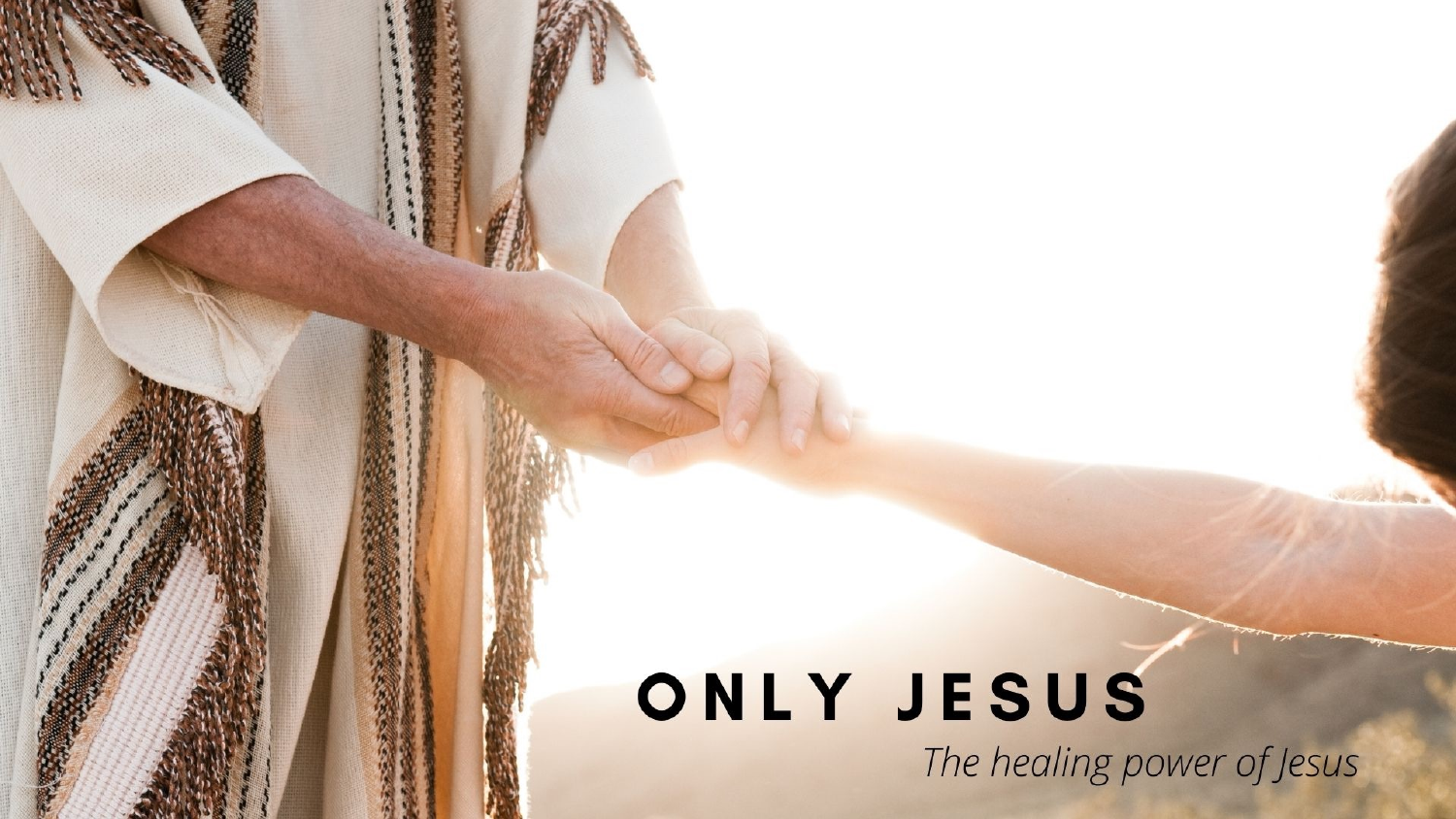The tension in the story of Lazarus is caused by Jesus' *inaction* and *delay*.

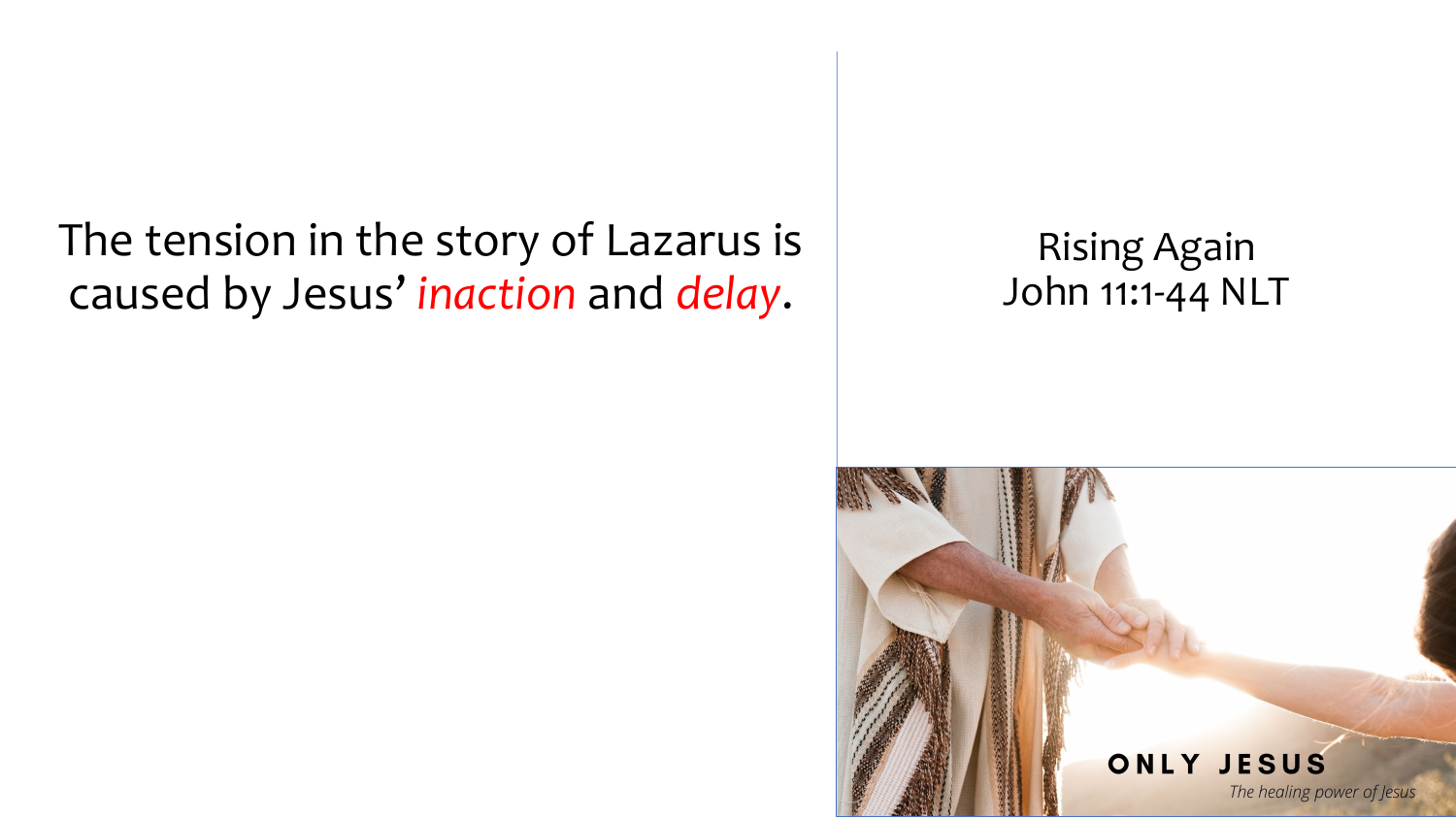The tension in the story of Lazarus is caused by Jesus' *inaction* and *delay*.

*Why?* For God's *glory* and to solidify *belief* in Jesus

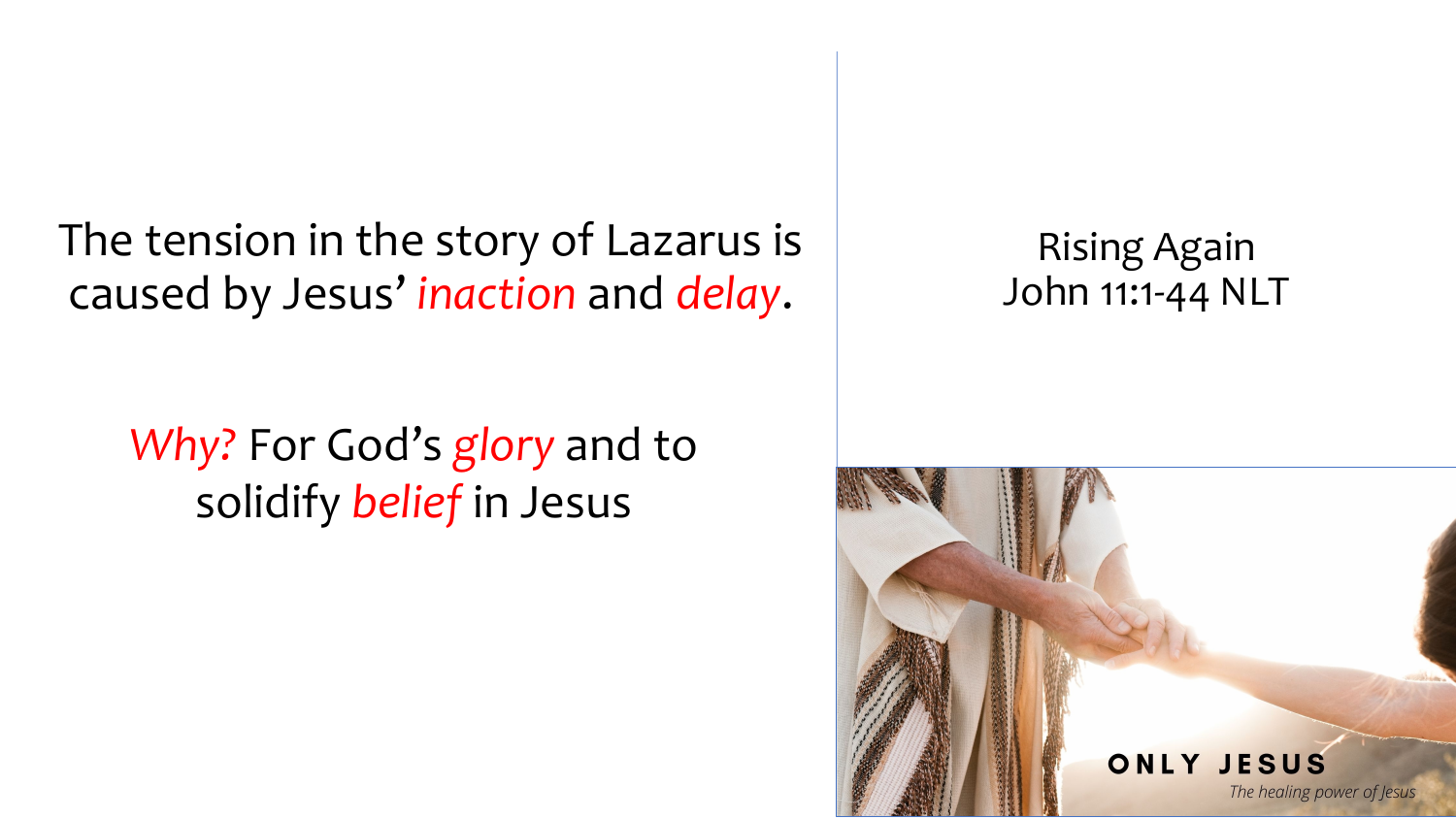<sup>25</sup> Jesus told her, "I am the resurrection and the life. Anyone who believes in me will live, even after dying. 26 Everyone who lives in me and believes in me will never ever die. Do you believe this, Martha?"

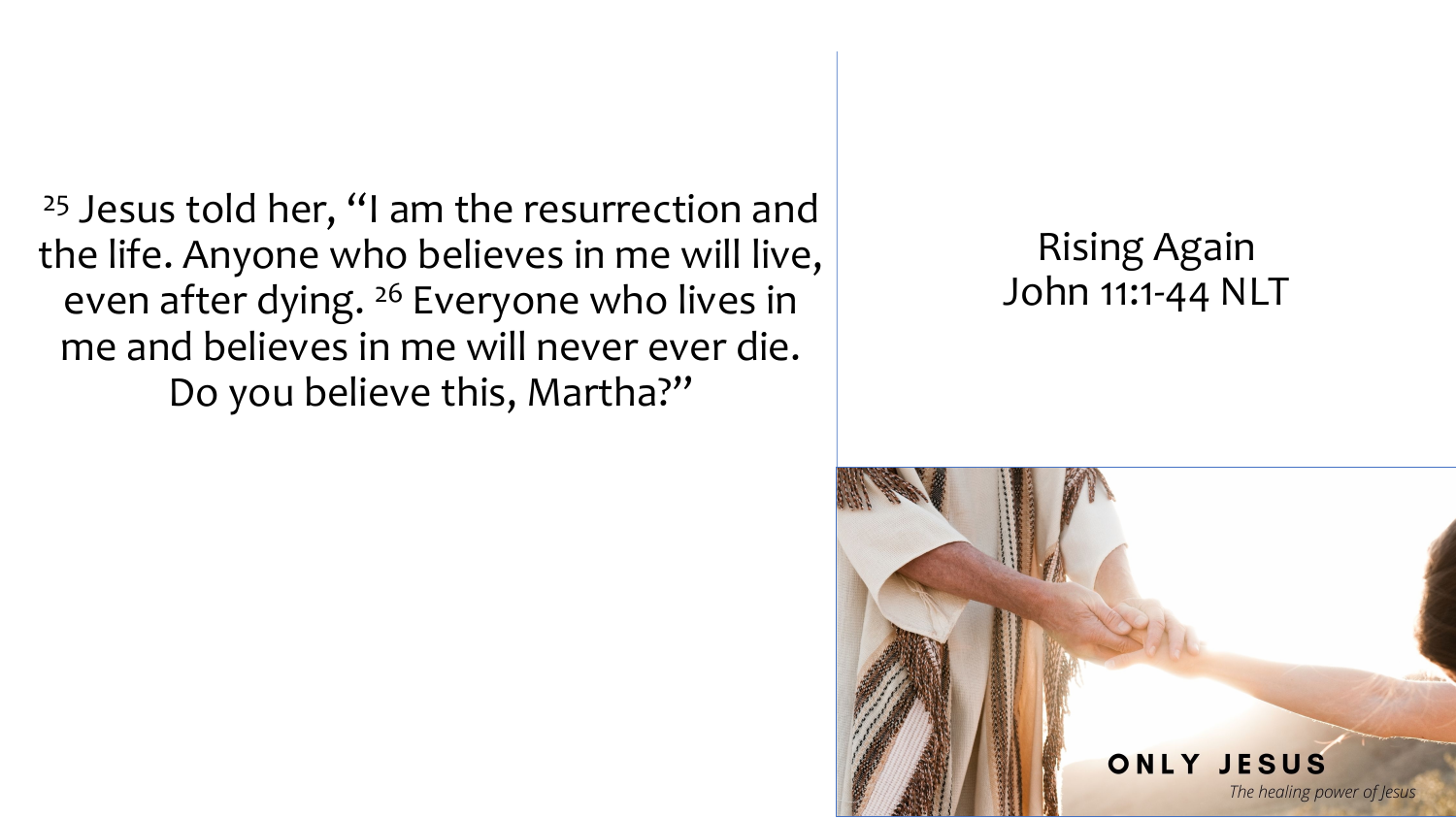<sup>25</sup> Jesus told her, "I am the resurrection and the life. Anyone who believes in me will live, even after dying. 26 Everyone who lives in me and believes in me will never ever die. Do you believe this, Martha?"

<sup>27</sup> "Yes, Lord," she told him. "I have always believed you are the Messiah, the Son of God, the one who has come into the world from God."

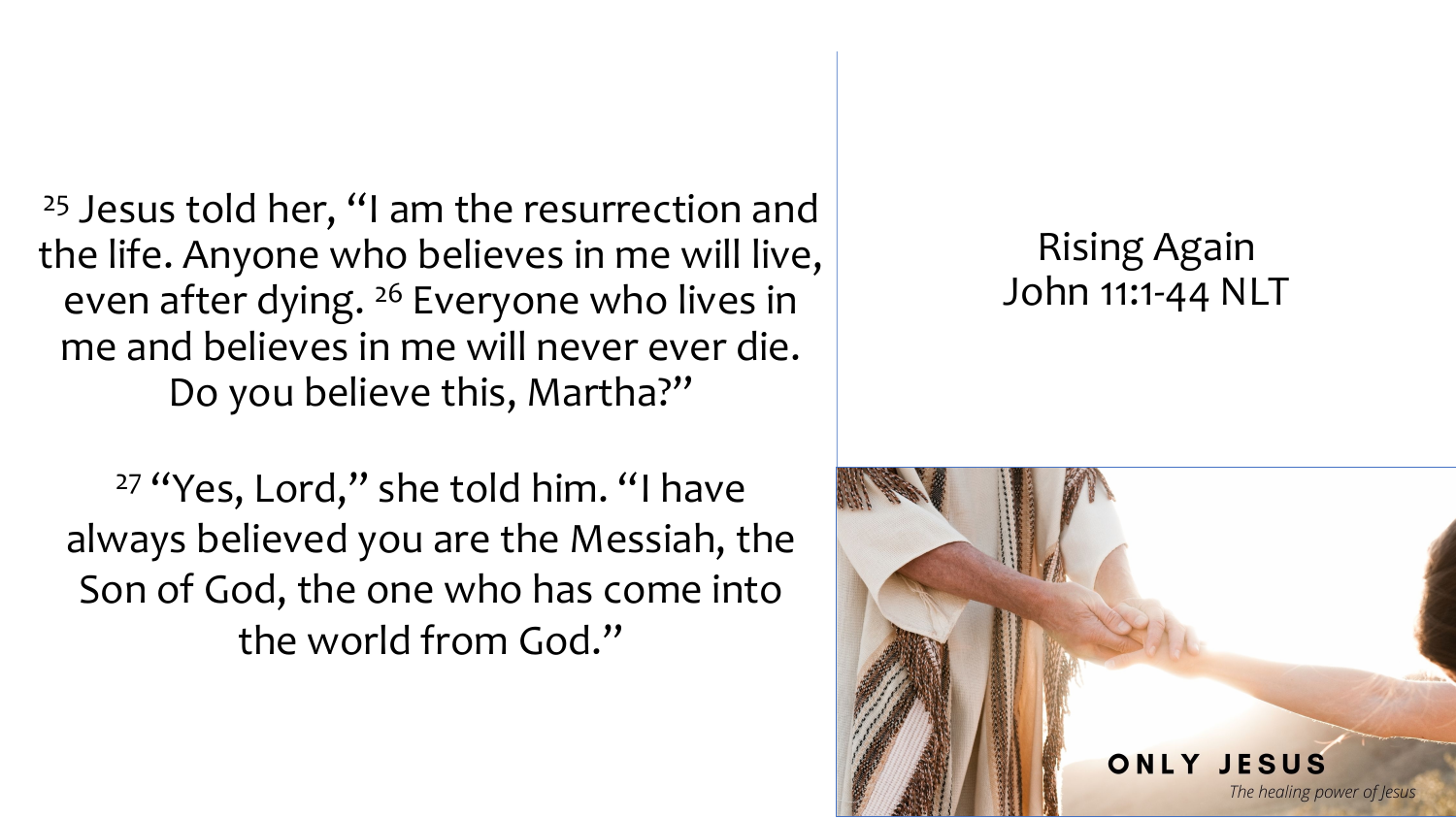<sup>33</sup> When Jesus saw her weeping and saw the other people wailing with her, a deep anger welled up within him, and he was deeply troubled. 34 "Where have you put him?" he asked them.

They told him, "Lord, come and see."

35 Then Jesus wept.

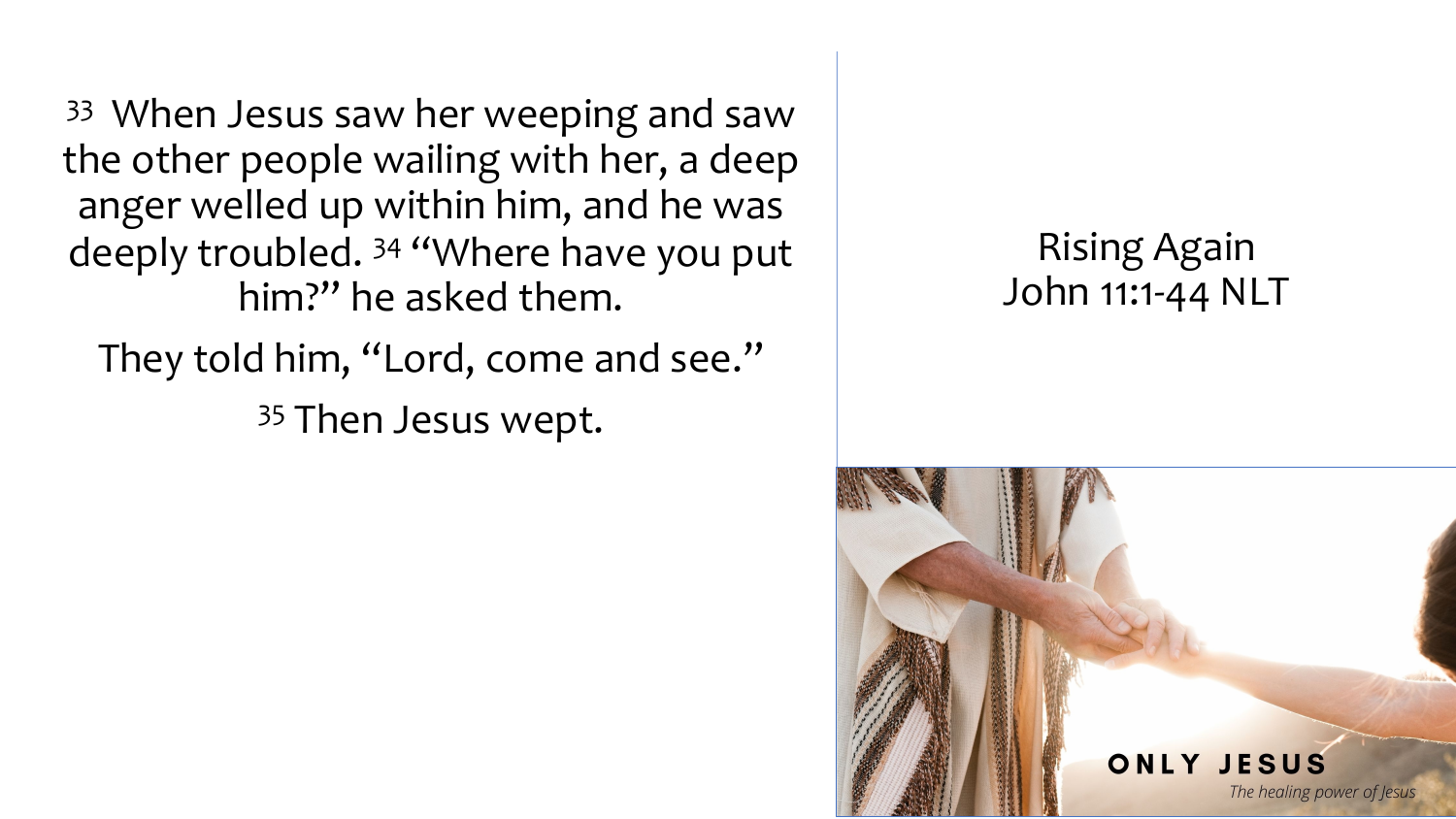### What is God like? He *weeps* with us because sin and death *grieve* and *anger* him too.

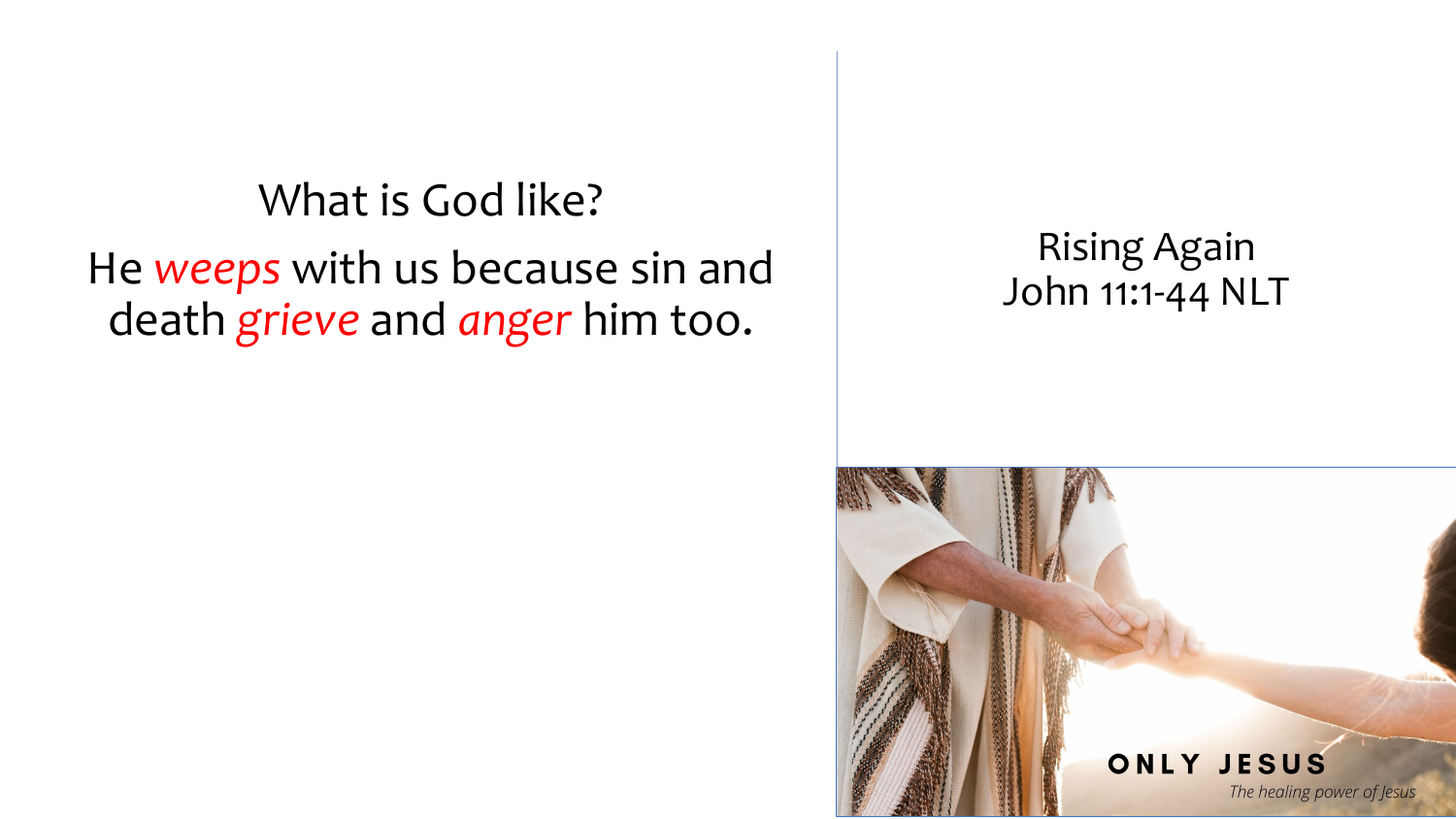$38$  Jesus was still angry as he arrived at the tomb, a cave with a stone rolled across its entrance. <sup>39</sup> "Roll the stone aside," Jesus told them.

But Martha, the dead man's sister, protested, "Lord, he has been dead for four days. The smell will be terrible."

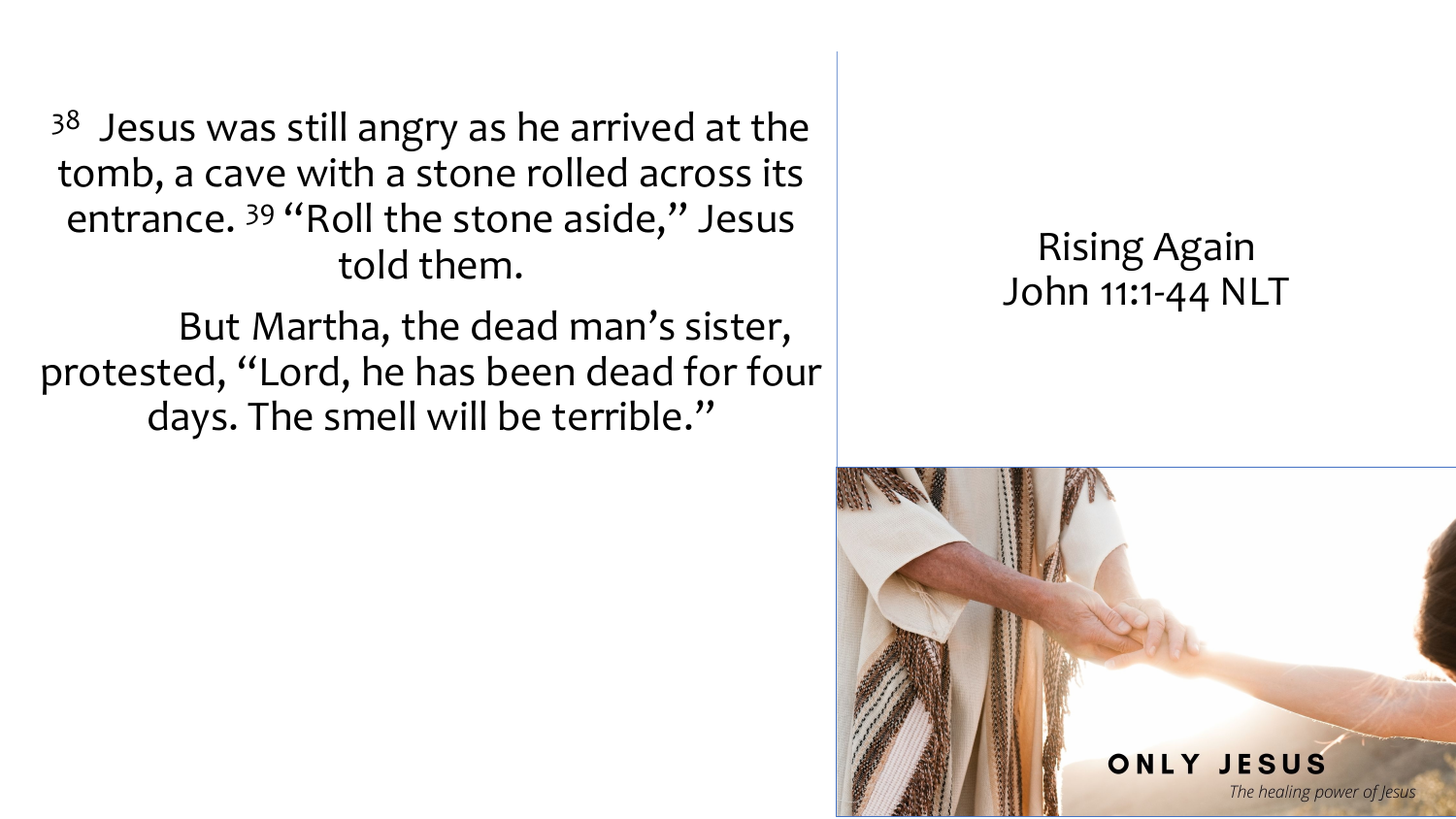<sup>40</sup> Jesus responded, "Didn't I tell you that you would see God's glory if you believe?" 41 So they rolled the stone aside. Then Jesus looked up to heaven and said, "Father, thank you for hearing me. 42 You always hear me, but I said it out loud for the sake of all these people standing here, so that they will believe you sent me." 43 Then Jesus shouted, "Lazarus, come out!" 44 And the dead man came out, his hands and feet bound in graveclothes, his face wrapped in a headcloth. Jesus told them, "Unwrap him and let him go!"

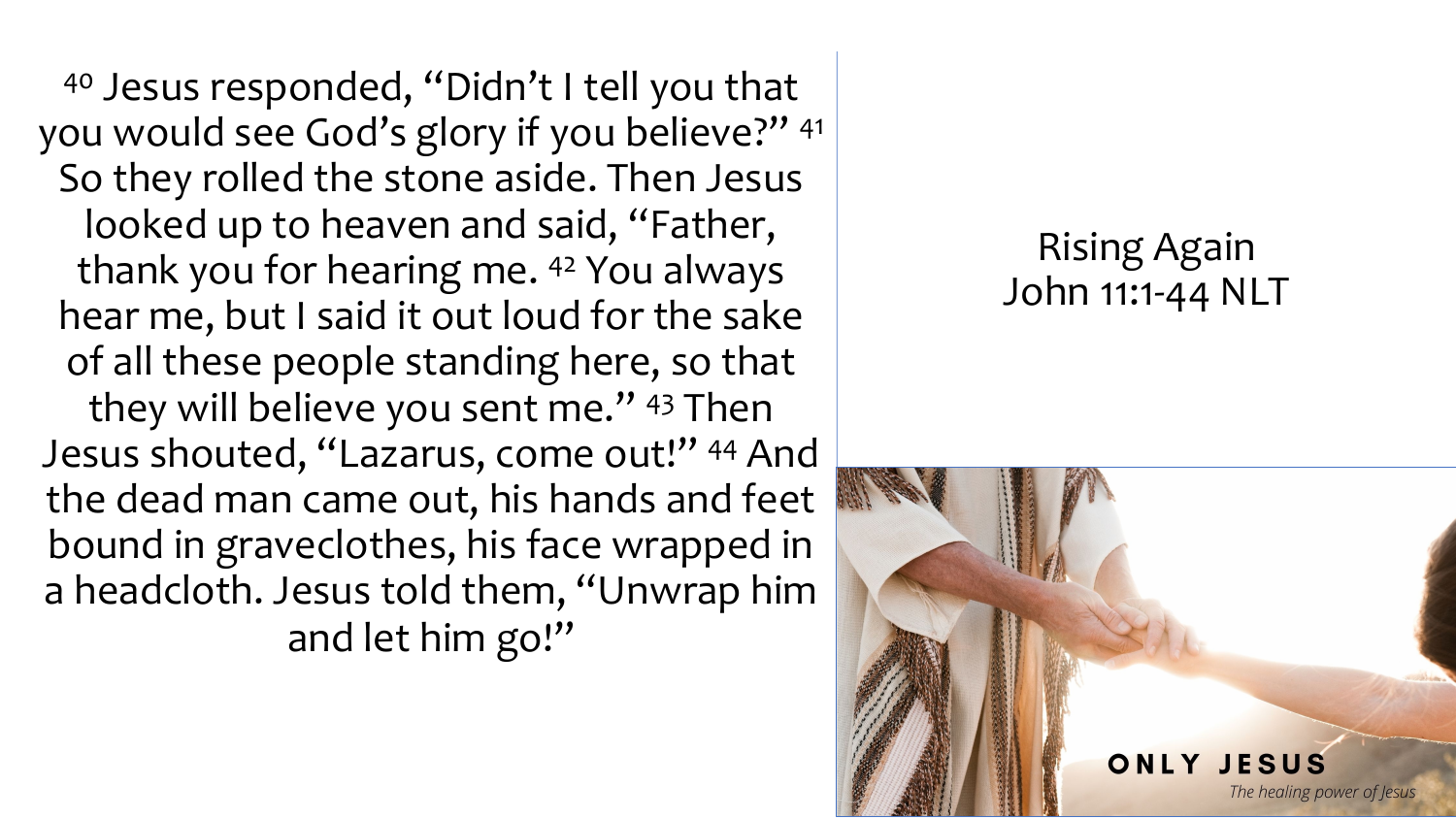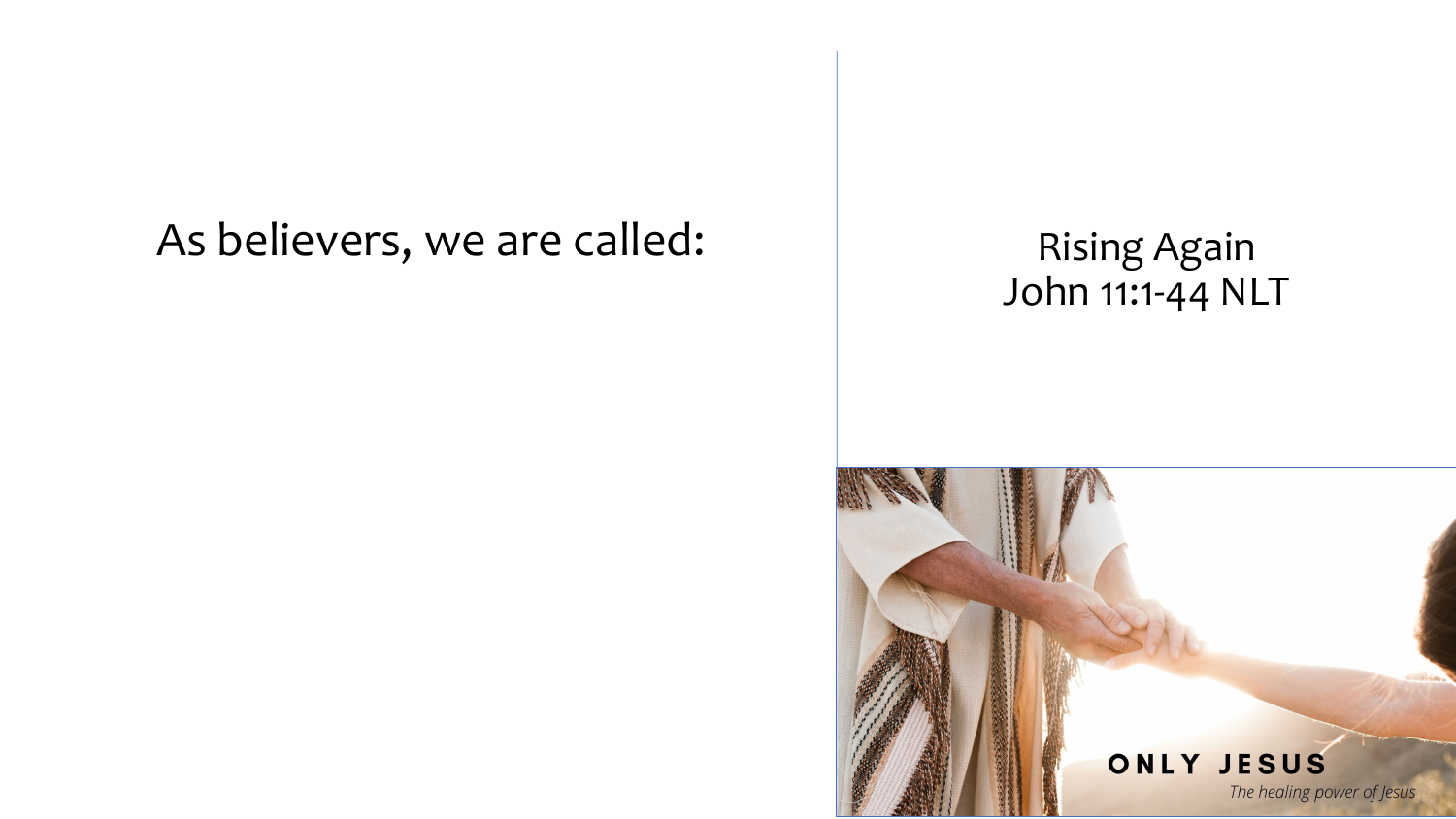• To believe God loves us no matter what

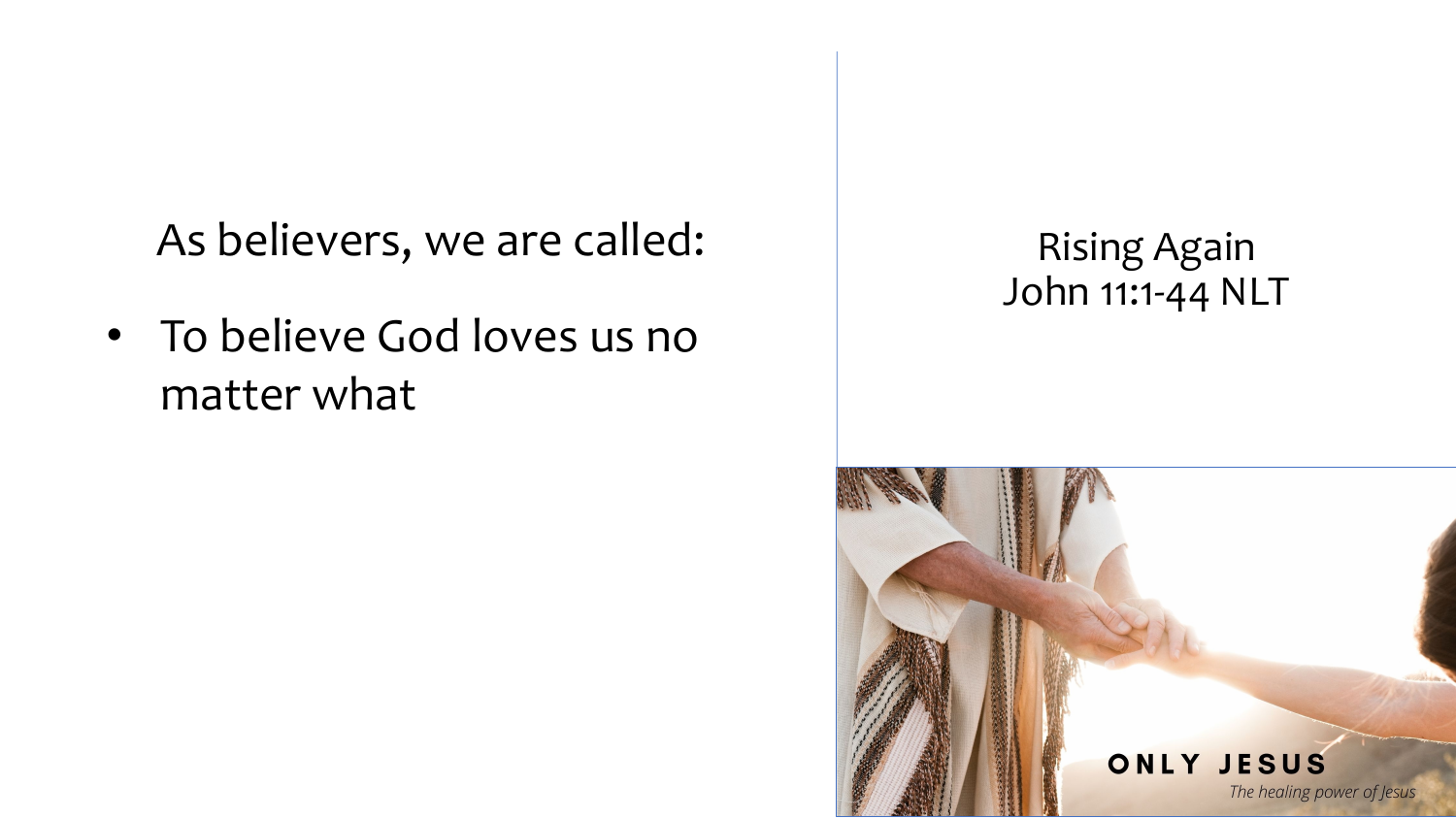- To believe God loves us no matter what
- To embrace the hope of the resurrection